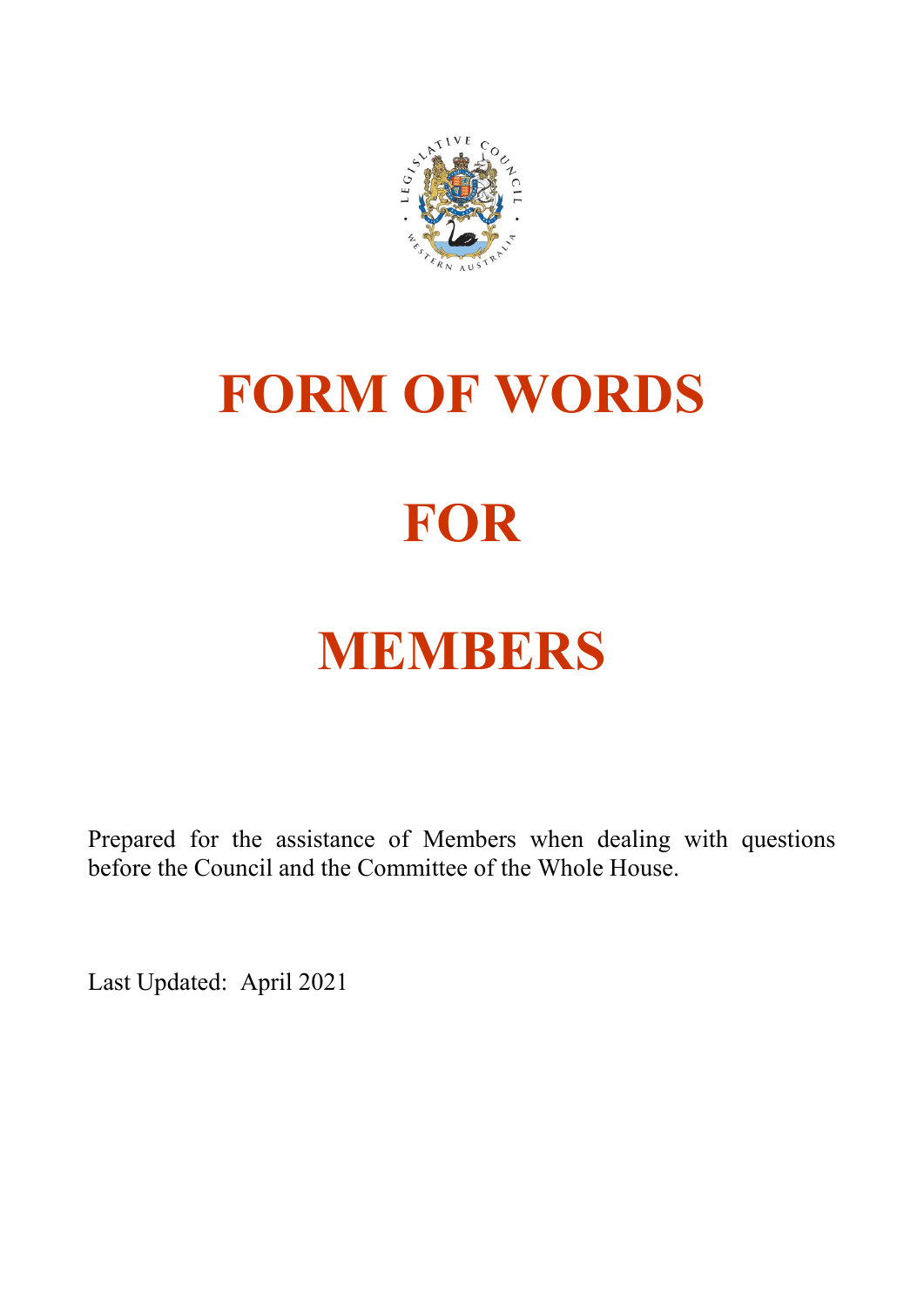#### **CONDOLENCE MOTIONS**

(Standing Order 14(1)(b))

Condolence motions are moved in the Council when a Member or former Member of the Legislative Council has passed away. The Leader of the House moves the condolence motion. There is no time limit on the debate and each Member may speak to the motion.

#### *Leader of the House*

*I move, That this Council expresses its deep regret at the death of [name], a former Member of the Legislative Council for the [region] Region, and places on record its appreciation for [his/her] long public service and tenders its profound sympathy to [his/her] family in their bereavement.*

#### *President*

Puts the question. Members may then speak to the motion.

When the final Member has spoken to the motion –

#### *President*

*In putting this motion, I ask Members to now rise and stand in your places to indicate your support for the motion and to observe one minute's silence in memory of the late [name], esteemed former Member of this Council.*

Question passed, Members standing in their places.

#### *President*

*Thank you Members. I advise that, in accord with our custom and practice, a copy of the Hansard transcript of this condolence motion will be forwarded to [name]'s family.*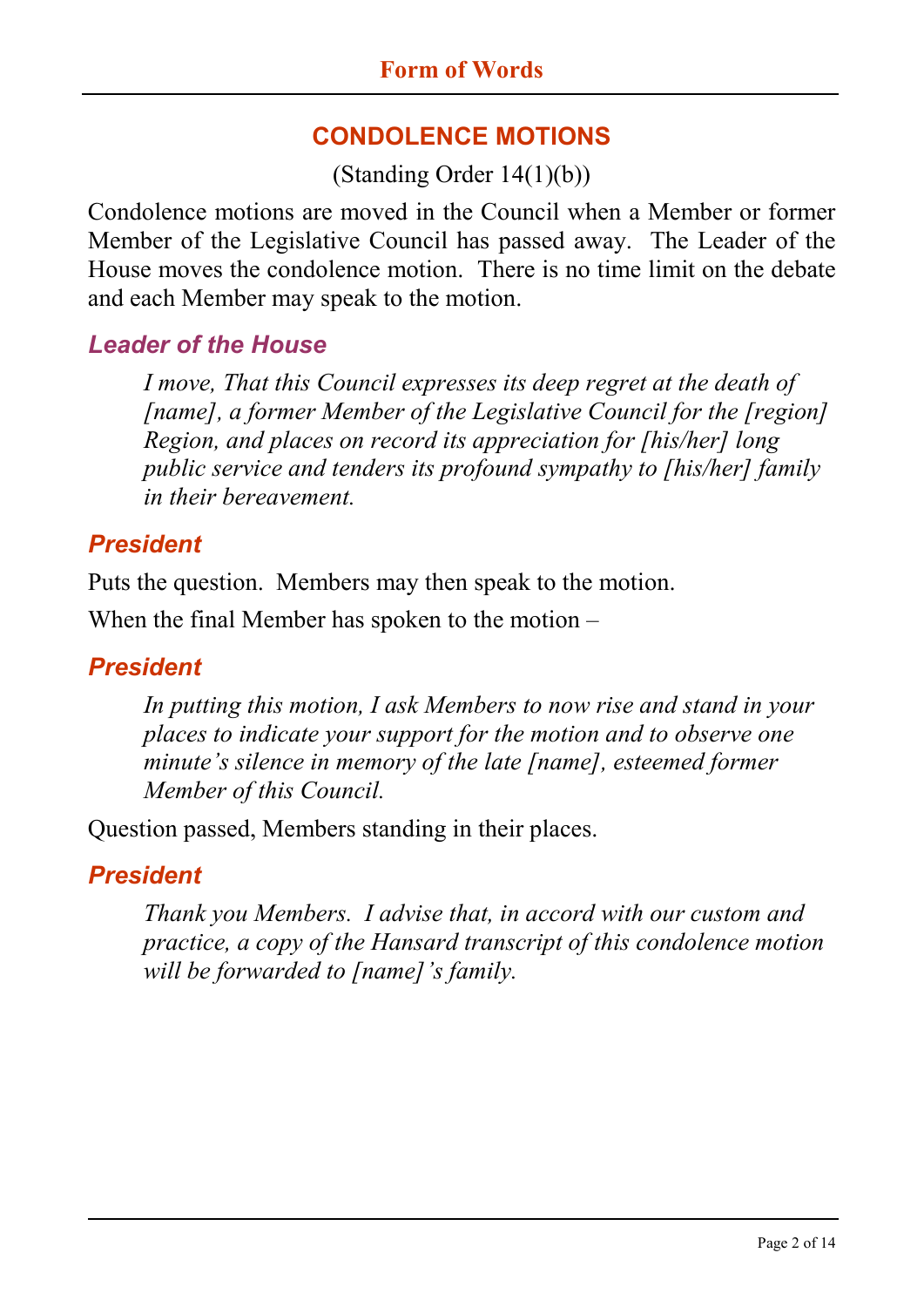#### **DIVISIONS**

#### (Standing Orders 78 to 81)

A question is determined in the affirmative or negative by the President or Chair declaring an opinion whether the 'Ayes' or 'Noes' have it, **unless a Member calls for a division immediately following this declaration**.

#### *President/Chair*

*I think the Ayes/Noes have it.*

#### *Member*

*Divide!*

#### *President/Chair*

*There being a call for a division, ring the bells.*

The bells are rung for 2 minutes, at the conclusion of which –

## *President/Chair*

*Lock the doors.*

*Members, the question is [states the question].*

*Members voting with the Ayes shall pass to the right of the Chair, Members voting with the Noes shall pass to the left of the Chair.*

*I appoint the Hon. [name] Teller for the Ayes, and appoint the Hon. [name] Teller for the Noes.*

## *Chair/Deputy Chair*

*and before the Tellers tell, I cast my vote with the Ayes/Noes.* Once the President/Chair has received the signed division sheets –

## *President/Chair*

*Members, the results of the division are: Ayes [ ], Noes [ ], the question is resolved in the affirmative/negative.*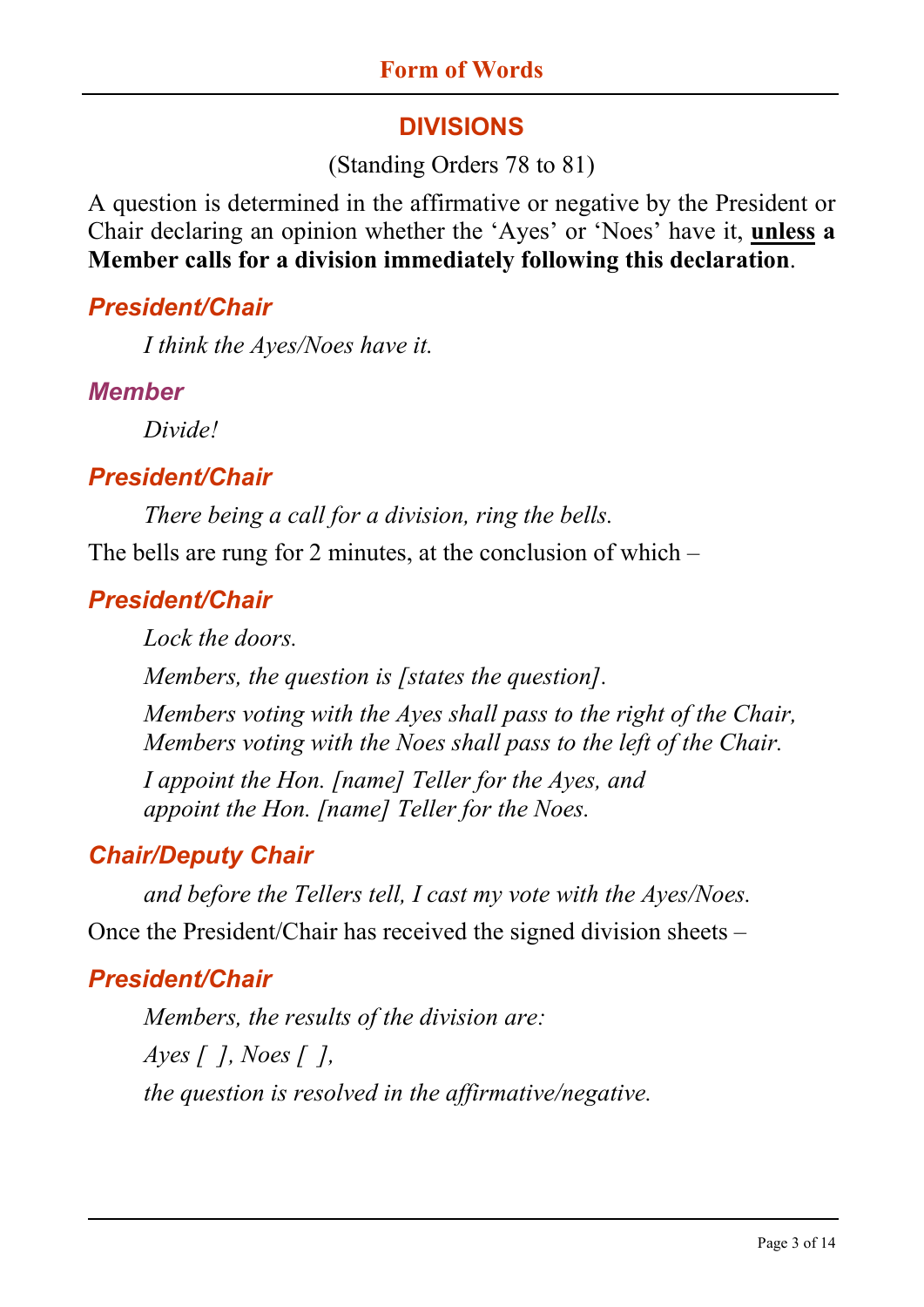## **AMENDMENTS TO MOTIONS AND QUESTIONS**

(Standing Orders 85 to 92)

In many instances, a question before the Council or Committee of the Whole House may be amended. An amendment proposed is disposed of before another amendment to the original question may be moved. However, an amendment to an amendment may be proposed before the original amendment is resolved.

#### **Amendment to delete words**

#### *Member*

*I move, To delete the word(s) [ ].*

## *President/Chair*

Puts the question [see Standing Order 88].

*Members, The question is, That the word(s) proposed to be deleted, be deleted.*

If resolved in the affirmative –

*Members, The question now is, That the motion/amendment as amended be agreed to.*

## **Amendment to insert words**

## *Member*

*I move, To insert after [ ] the word(s) [ ].*

## *President/Chair*

Puts the question [see Standing Order 88].

*Members, The question is, That the word(s) proposed to be inserted, be inserted.*

If resolved in the affirmative –

*Members, The question now is, That the motion/amendment as amended be agreed to.*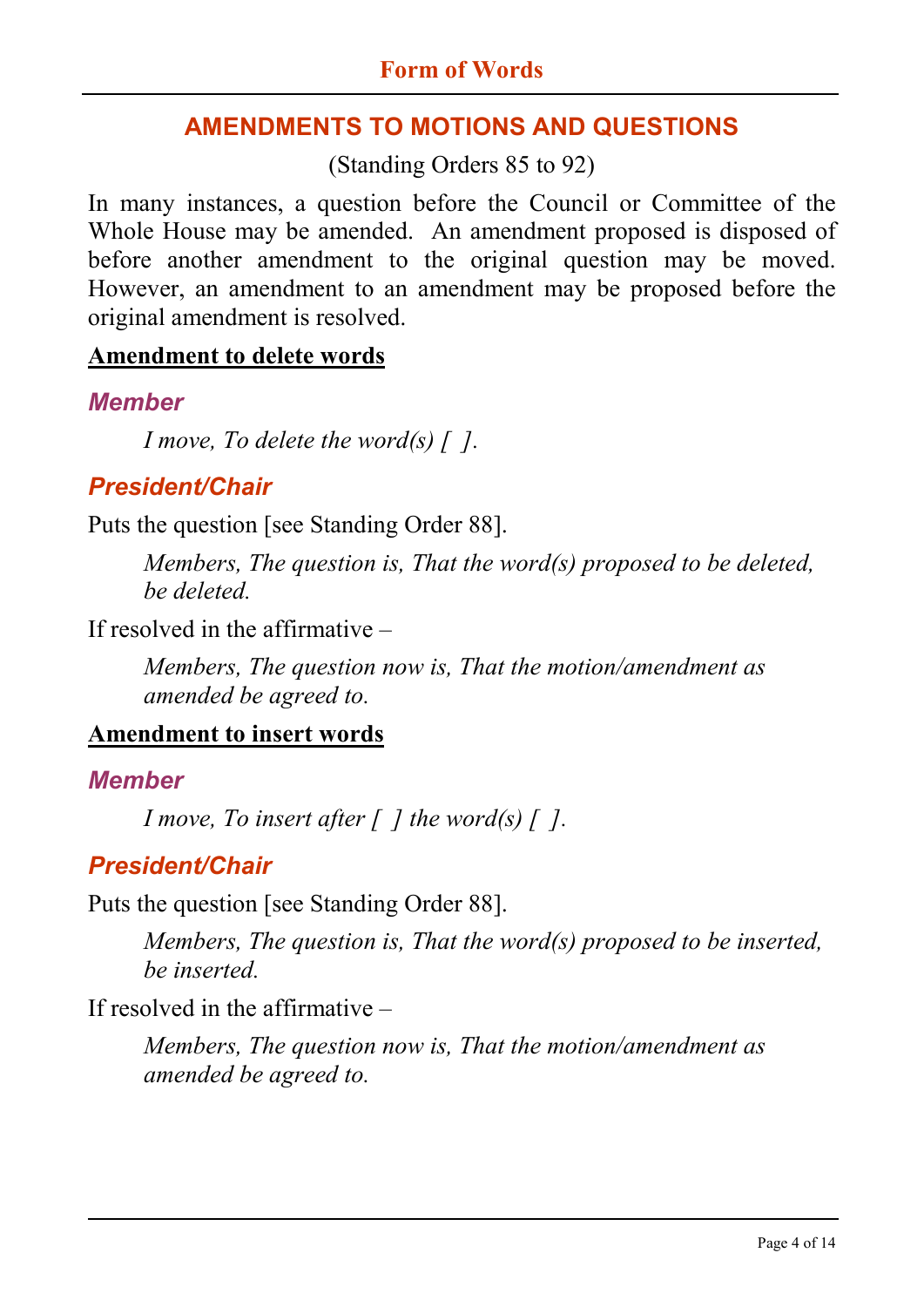#### **Form of Words**

#### **Amendment to delete words with a view to substituting other words**

#### *Member*

*I move, To delete the word(s) [ ]/all words after [ ] and substitute the following*  $-$  *[ ].* 

#### *President/Chair*

Puts the question in two parts (the second subject to the first being passed).

*Members, The question is, That the word(s) proposed to be deleted, be deleted.*

If resolved in the affirmative –

*Members, The question now is, That the word(s) proposed to be inserted, be inserted.*

If resolved in the affirmative –

*Members, The question now is, That the motion/amendment as amended be agreed to.*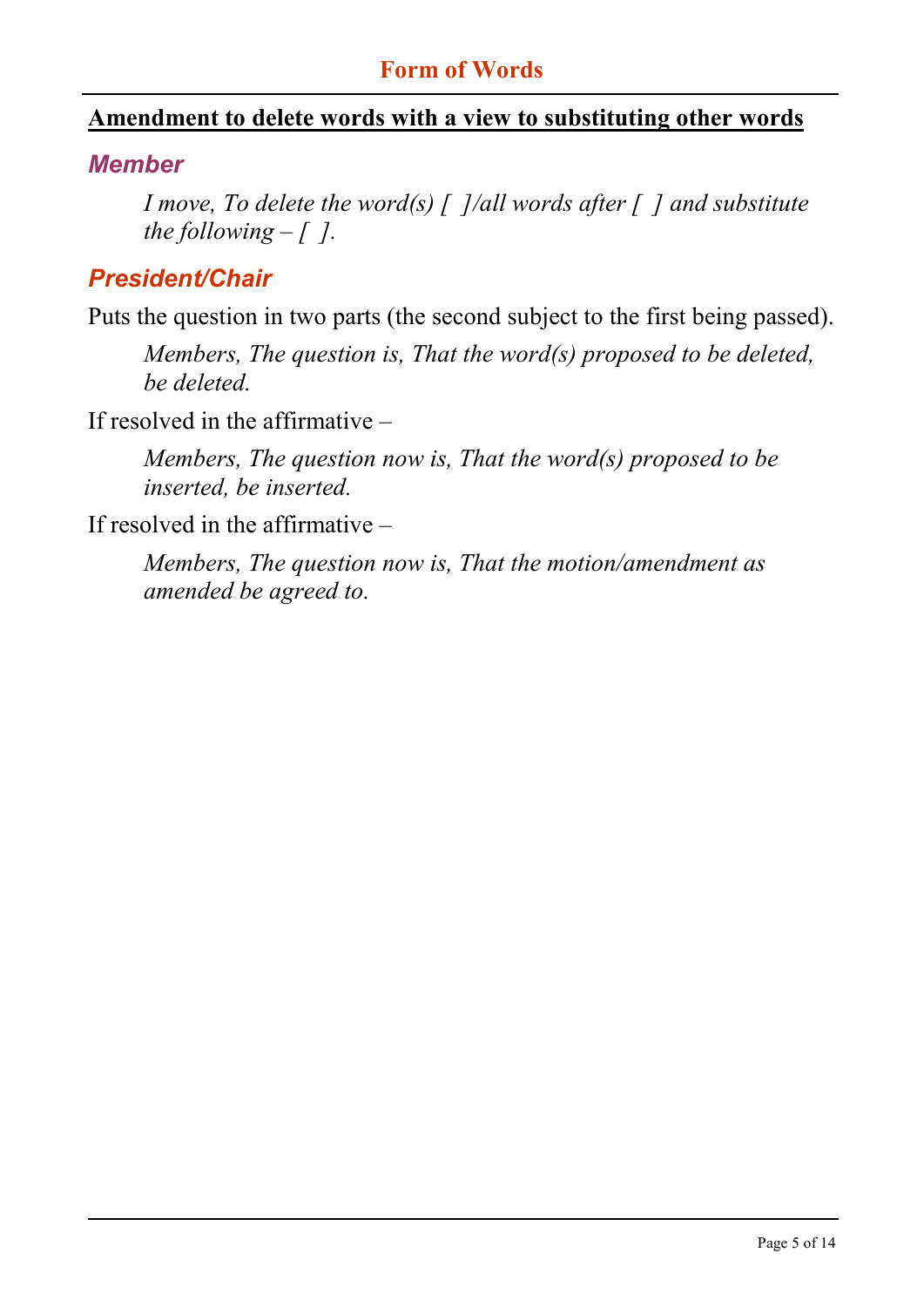## **AMENDMENT TO ORDER OF BUSINESS**

(Standing Order 17)

A Minister or Parliamentary Secretary may move without notice that the sequence of Orders of the Day on the Business Program be varied, or other items of business on the Notice Paper be added to the Business Program.

## *Minister/Parliamentary Secretary*

*I move, That Order(s) of the Day No(s) # be taken before/after Order of the Day No. #.*

or

*I move, That Order(s) of the Day No(s) # on the Notice Paper be added to the Business Program.*

#### *President*

Puts the question. If resolved in the affirmative –

*Members, we are now dealing with Order of the Day No. #.*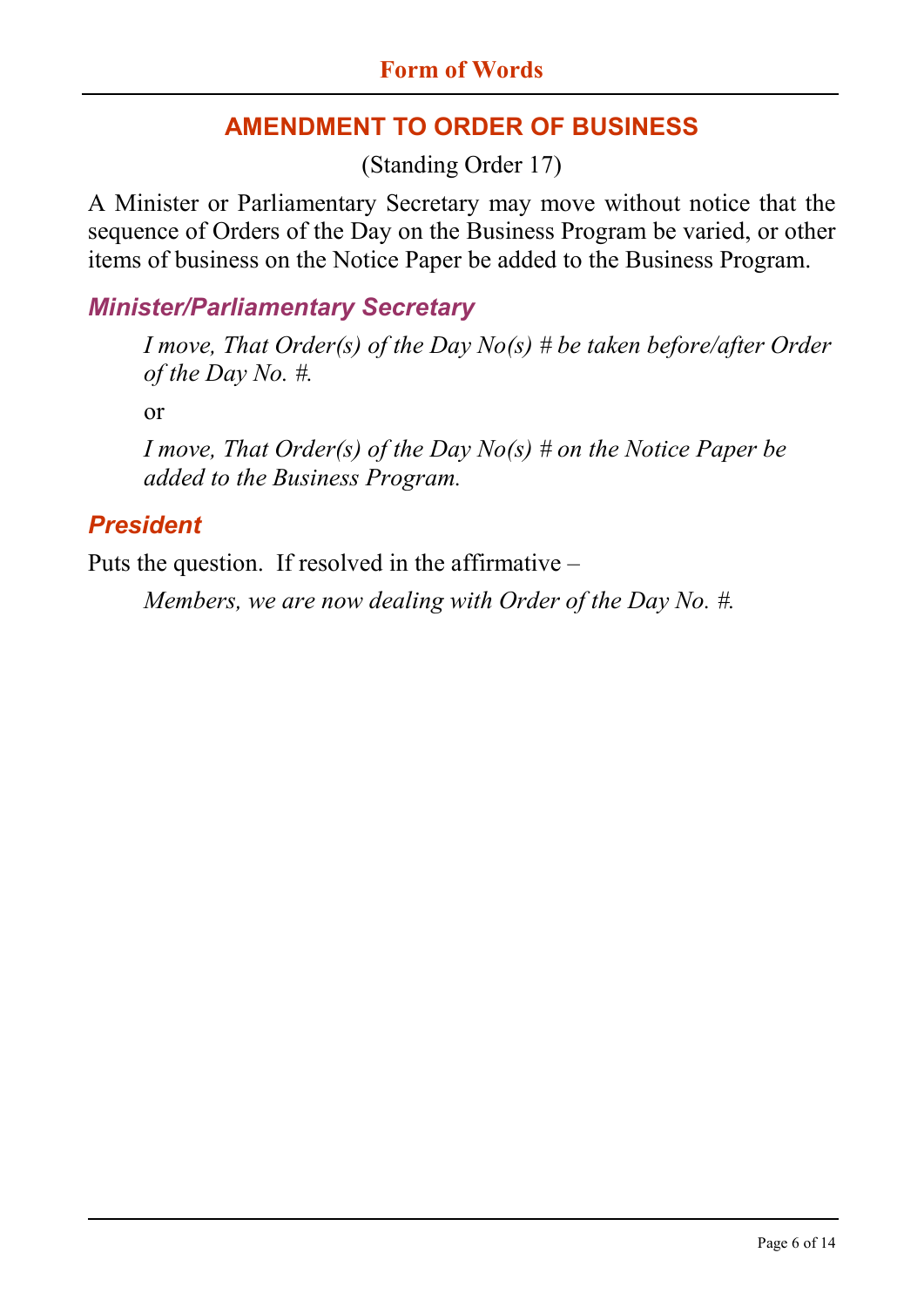## **BILLS**

## **Notice of a Bill**

(Standing Orders 60, 121)

#### *Member in charge of the Bill*

*I give notice that at the next sitting of the Council I will move, That a Bill for an Act [long title] be introduced and read a first time.*

## **First Reading**

(Standing Order 124)

#### **For a Council Bill**

#### *Minister*

*I move, That Bills for Introduction (No(s) #) be now taken.*

#### *President*

Puts the question. If resolved in the affirmative –

*Members, we are dealing with Bills for Introduction (No(s) #).*

## *Member in charge of the Bill*

*I move, That a Bill for an Act [long title] be introduced and read a first time.*

## *President*

Puts the question. If resolved in the affirmative –

*Clerk reads the long title.*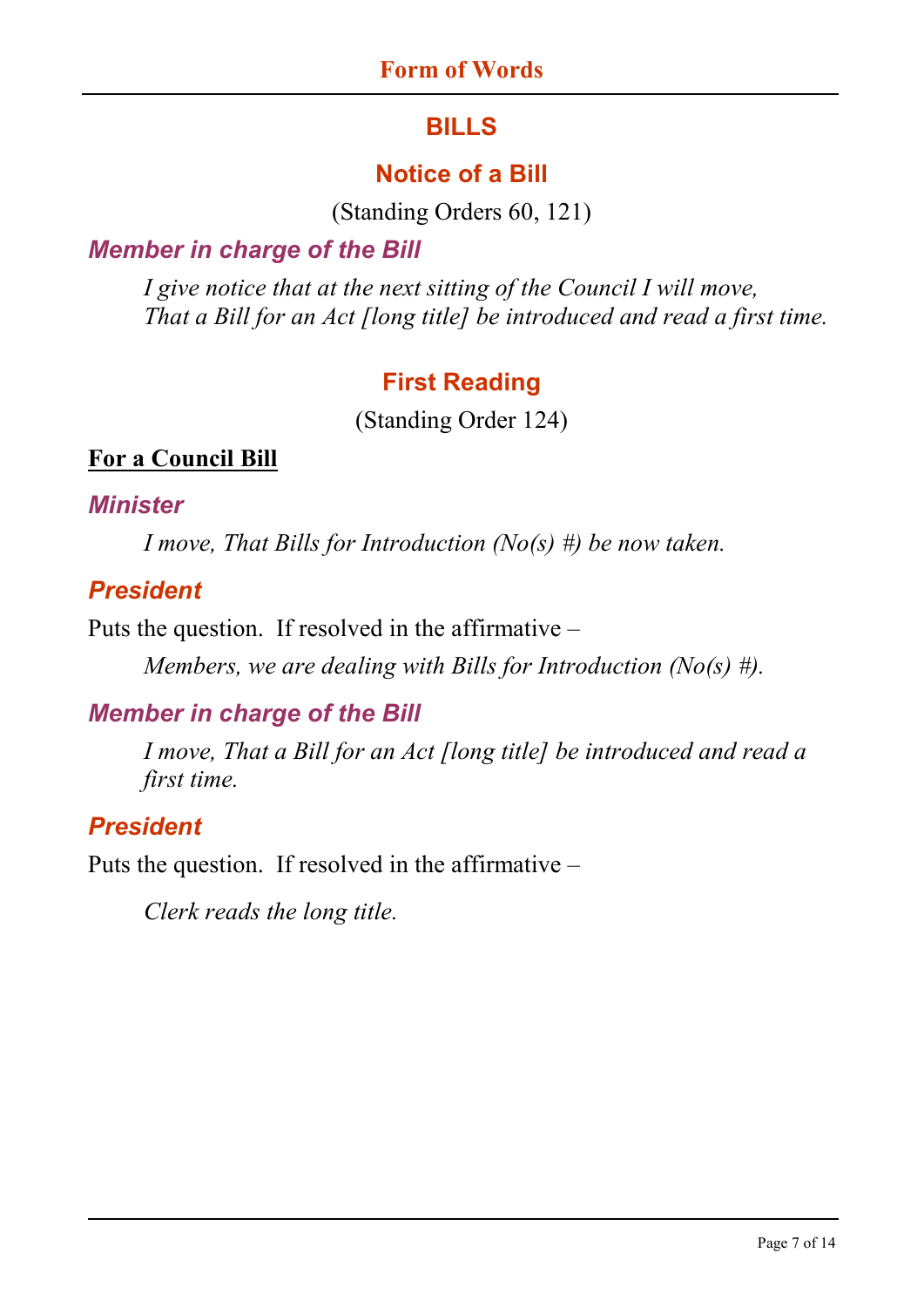#### **For an Assembly Bill**

After the message containing the Bill has been reported by the President –

## *Member in charge of the Bill*

*I move, That the Bill contained in Legislative Assembly Message No. [ ] be now read a first time.*

#### *President*

Puts the question. If resolved in the affirmative –

*Clerk reads the long title.*

#### **Second Reading**

(Standing Orders 125, 126)

Following the first reading of the Bill –

#### *Member in charge of the Bill*

*I move, That the Bill be now read a second time. [Member reads their second reading speech] [Member tables an explanatory memorandum to the Bill]*

At the conclusion of the Member's second reading speech –

#### *President*

*The explanatory memorandum is tabled and debate stands adjourned.*

or, if the Bill is a Uniform Legislation Bill –

*The explanatory memorandum is tabled, debate stands adjourned and, in accordance with Standing Order 126, the Bill is referred to the Uniform Legislation and Statutes Review Committee.*

Unless the Bill is a Uniform Legislation Bill, the second reading debate is then adjourned for –

- (a) 2 weeks for a Council Bill; or
- (b) one week for an Assembly Bill.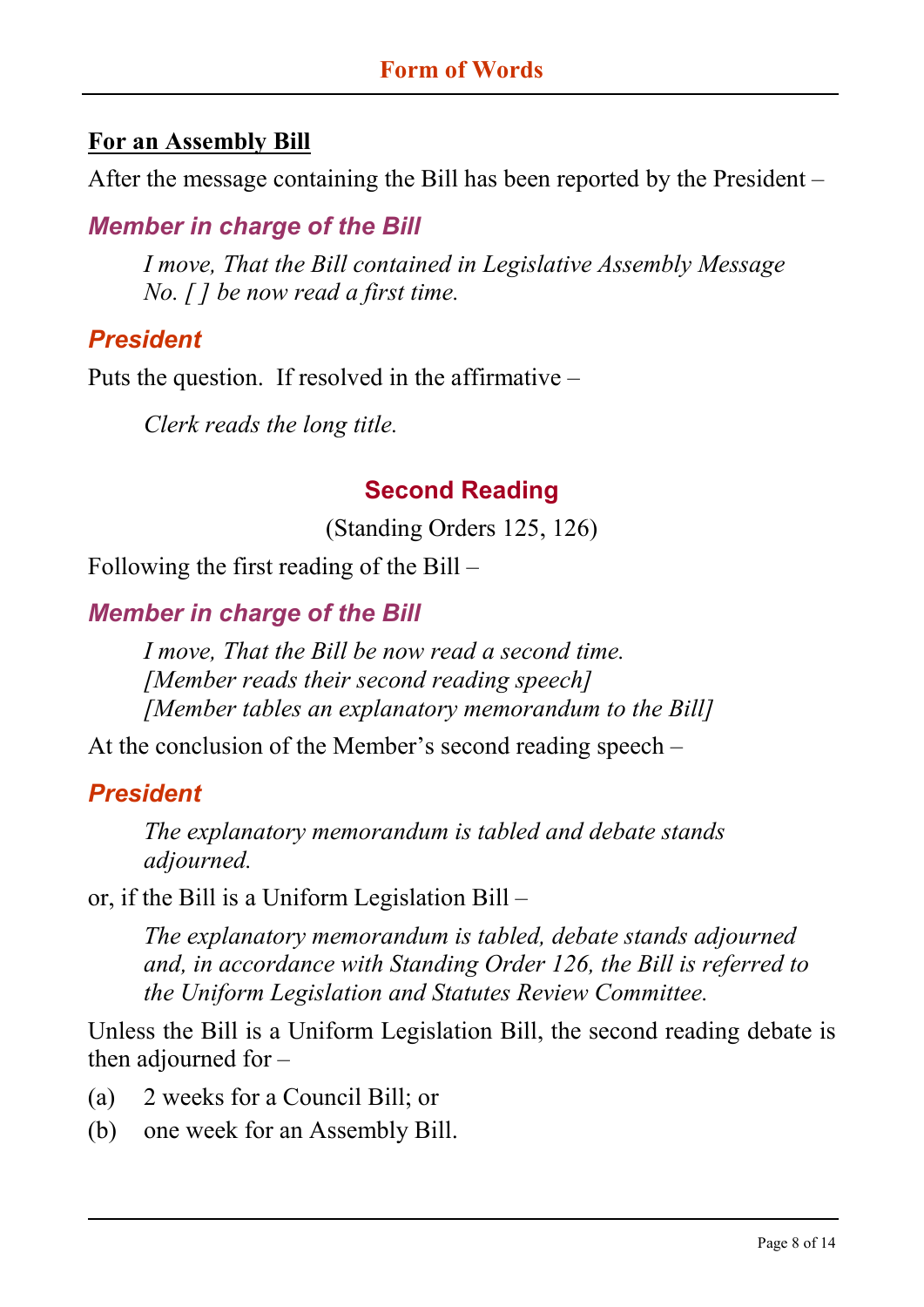## **Second Reading resumed**

#### *Members*

 $\overline{\phantom{a}}$ 

Following resumption to the second reading debate, all other Members (other than the Member in charge of the Bill) are entitled to speak to the question for the second reading of the Bill.

#### **Cognate Debate**

(Standing Order 127)

By leave, complementary Bills may be debated cognately at the second and third reading stages.

#### *Member in charge of the Bill*

*I seek leave of the Council to debate Orders of the Day Nos # and # cognately.*

#### *President*

*Is leave granted?*

 $\overline{\phantom{a}}$ 

If leave is granted, the President reads out the Orders of the Day and the question, *That the Bills be read a second time*.

A Member who has not spoken may move, *That the debate be adjourned to a later stage of the sitting/the next sitting of the Council*. [normally this would be a Whip]

#### *Member in charge of the Bill*

Once all Members have spoken, the Member in charge of the Bill speaks in reply. The second reading speech in reply closes the second reading debate.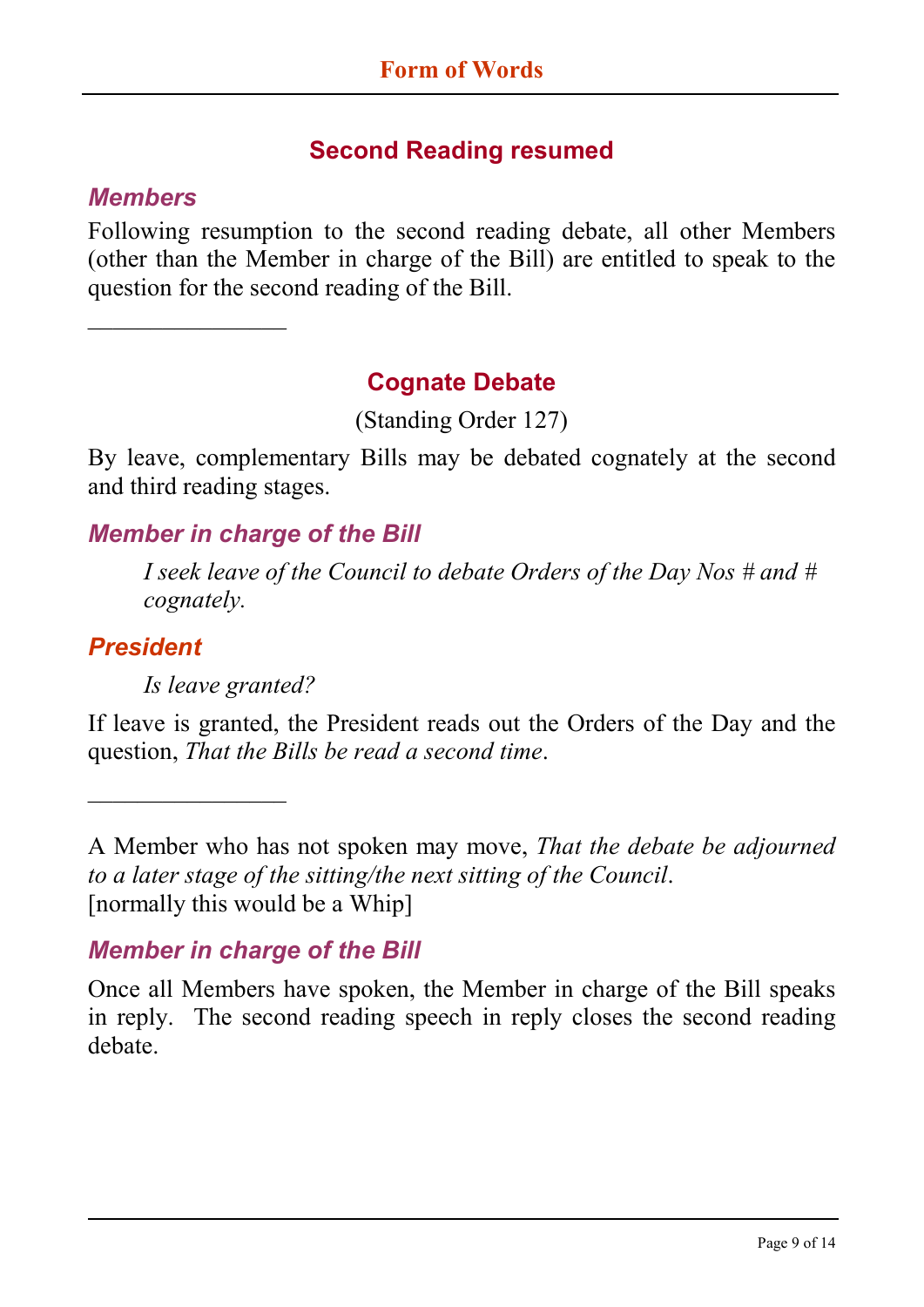#### **Form of Words**

#### *President*

*The question is, That the Bill be now read a second time.* Puts the question. If resolved in the affirmative –

*Clerk reads the long title.*

Unless leave is granted to proceed directly to the third reading stage or a motion is proposed and resolved in the affirmative for the Bill to be –

- (a) considered by the Committee of the Whole House at a later stage of the sitting/the next sitting of the Council; or
- (b) referred to a Committee,

 $\overline{\phantom{a}}$  . The set of the set of the set of the set of the set of the set of the set of the set of the set of the set of the set of the set of the set of the set of the set of the set of the set of the set of the set o

the President leaves the chair and the Council forms a Committee of the Whole House, with the Chair of Committees or a Deputy Chair of Committees presiding.

**Leave to Proceed to Third Reading**

(Standing Order 129(d))

#### *Member in charge of the Bill*

*I seek leave of the Council to proceed forthwith to the third reading of the Bill.*

#### *President*

*Is leave granted?*

 $\overline{\phantom{a}}$  . The set of the set of the set of the set of the set of the set of the set of the set of the set of the set of the set of the set of the set of the set of the set of the set of the set of the set of the set o

If leave is granted, the Member in charge of the Bill may move the third reading immediately, or that the third reading of the Bill be made an Order of the Day for a later stage of the sitting/the next sitting of the Council.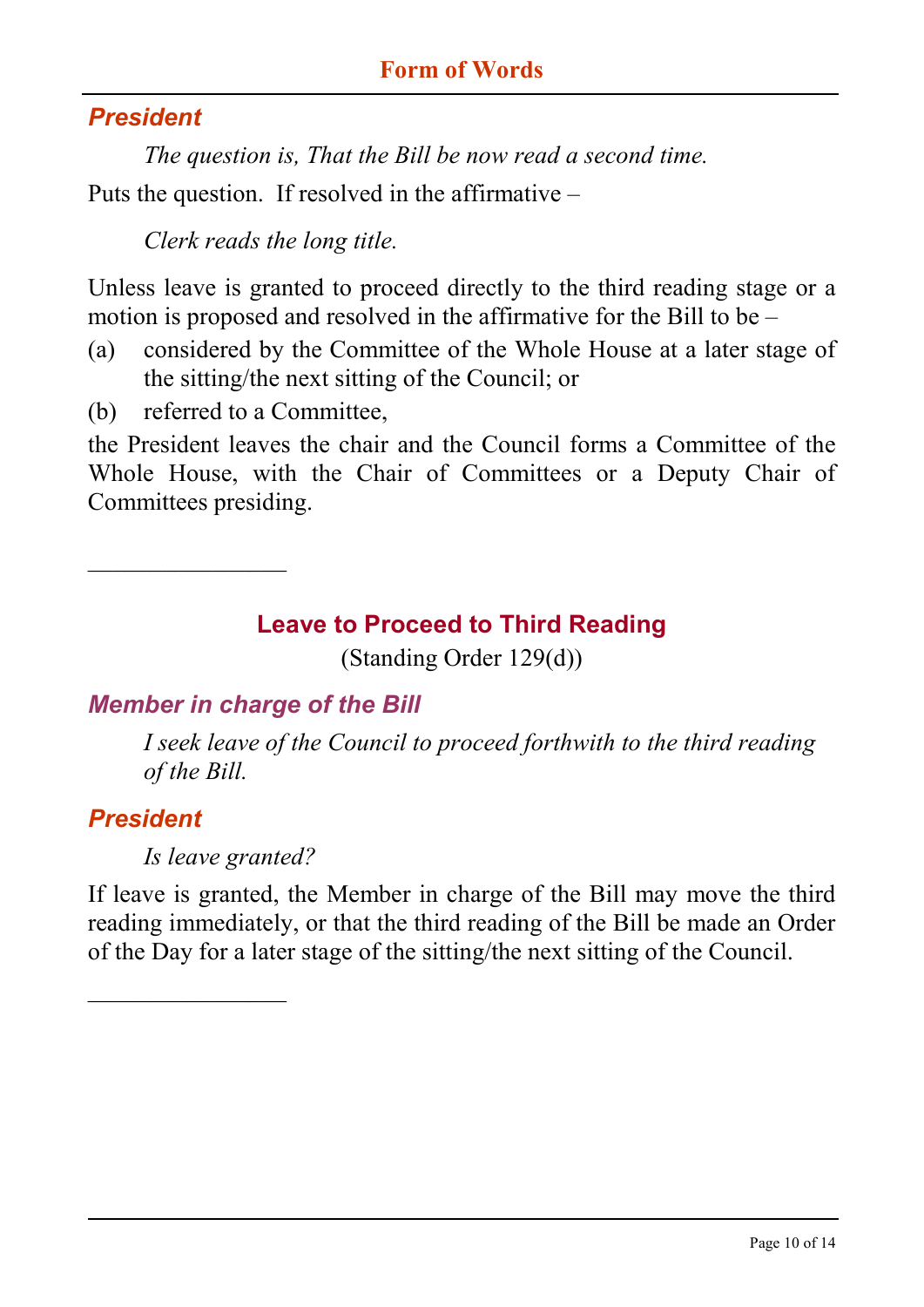#### **Committee of the Whole House Stage**

(Standing Orders 129 to 136)

#### *Chair*

*We are dealing with the (name of the Bill) ( Bill No.)*

The Chair will then indicate if there are proposed amendments and the Supplementary Notice Paper No.

*The question is, That Clause 1 stand as printed.*

The debate on Clause 1 (the short title) does no more than give members the opportunity to range over the clauses of the Bill, foreshadow amendments and indicate, consistent with the policy of the Bill, how its form or content might be improved. It is not a vehicle for continuing debate on the policy of the Bill, which has been decided at the second reading stage.

The order for considering clauses and schedules of the Bill, both as printed and proposed insertions, is specified in Standing Order 130.

In accordance with Standing Order 132, any number of –

- (a) clauses or schedules; or
- (b) amendments in any one or more clauses or schedules,

may, by leave, be put as one question.

## **Committee of the Whole House Stage – Reporting Progress** (Standing Order 118)

#### *Member*

 $\mathcal{L}_\text{max}$ 

*I move, That the Chair report progress and seek to sit again.*

#### *Chair*

Puts the question. If resolved in the affirmative, the President resumes the Chair and the Chair of Committees reports –

*Mr/Madam President, I have to report that the Committee of the Whole House has considered the [Bill title], made progress and seeks to sit again.*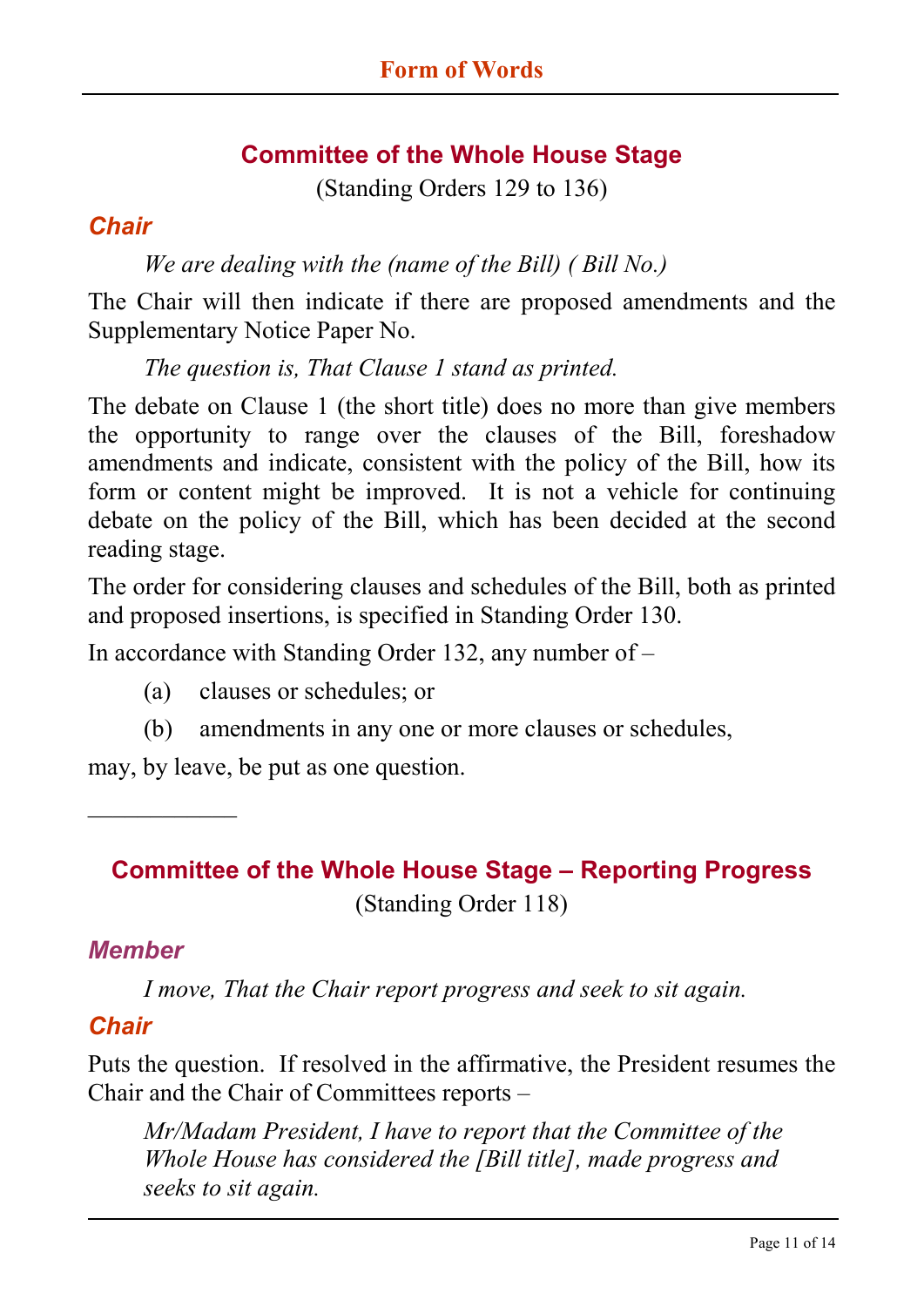## *Member in charge of the Bill*

*I move, That the report be adopted.*

## *President*

 $\mathcal{L}$  , we have the set of the set of the set of the set of the set of the set of the set of the set of the set of the set of the set of the set of the set of the set of the set of the set of the set of the set of the

Puts the question. If resolved in the affirmative, the report is adopted, the Order of the Day is adjourned and the next item of business is called.

After the long title has been agreed to –

## *Member in charge of the Bill*

*I move, That you do now report the Bill to the Council.*

#### *Chair*

Puts the question. If resolved in the affirmative, the President resumes the Chair and the Chair of Committees reports –

*Mr/Madam President, I have to report that the Committee of the Whole House has considered the [Bill title] and agreed to same with/without amendment(s).*

#### **If the Bill has been amended**

## *Member in charge of the Bill*

*I move, That consideration of the report of the Committee of the Whole House be made an Order of the Day for the next sitting of the Council.*

#### *President*

Puts the question. If resolved in the affirmative, the consideration of the report is set down for the next sitting of the Council, and the next item of business is called.

At the next sitting of the Council –

## *Member in charge of the Bill*

*I move, That the report be adopted.*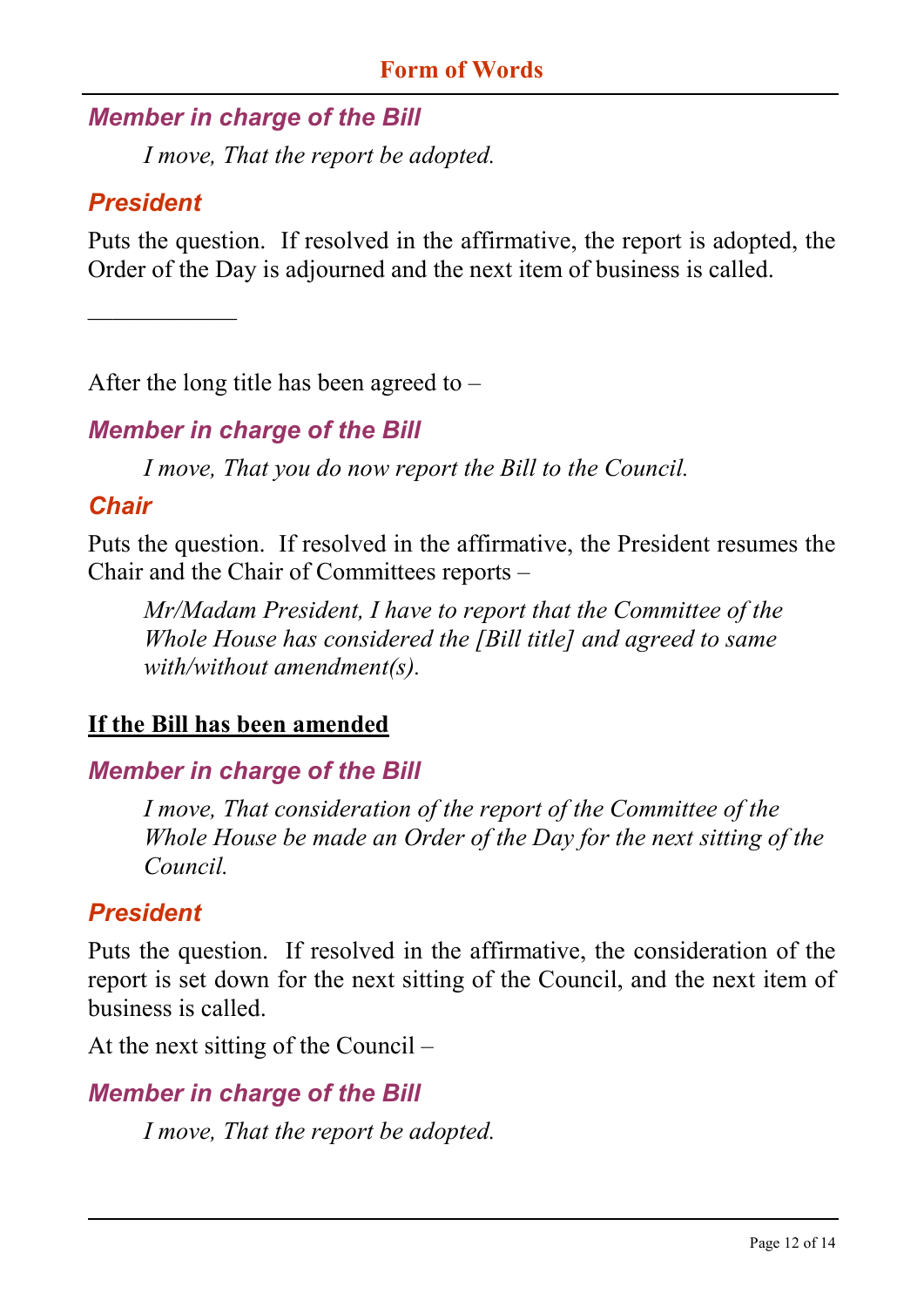#### **Form of Words**

#### *President*

Puts the question. If resolved in the affirmative –

#### *Member in charge of the Bill*

*I move, That the third reading of the Bill be made an Order of the Day for the next sitting of the Council.*

#### *President*

Puts the question. If resolved in the affirmative, the Order of the Day is set down for the next sitting of the Council, and the next item of business is called.

#### **If the Bill has** *not* **been amended**

#### *Member in charge of the Bill*

*I move, That the report be adopted.*

#### *President*

Puts the question. If resolved in the affirmative, the report is adopted and the third reading of the Bill may be moved.

#### **Recommittal of a Bill**

(Standing Order 138)

Prior to the question for the third reading being moved, the Bill may be recommitted to the Committee of the Whole House, for the purpose of (re)considering certain parts of the Bill or new proposed amendments.

#### *Member in charge of the Bill*

*I move, That the Bill be recommitted for the purpose of [(re)considering certain clauses/parts/divisions/schedules of the Bill or new proposed amendments].*

#### *President*

Puts the question. If resolved in the affirmative, the Bill is recommitted to the Committee of the Whole House and the relevant process recommences.